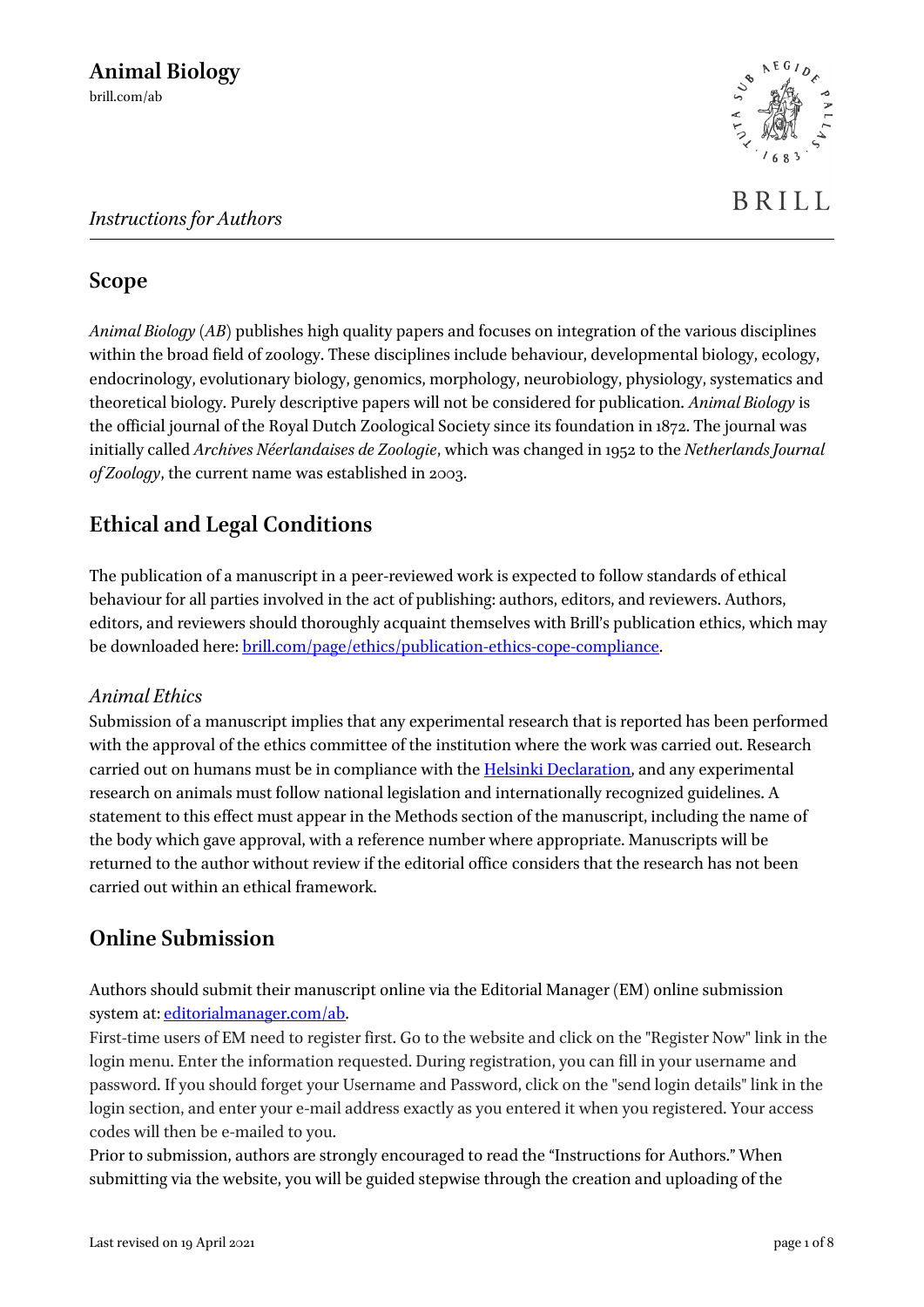

BRILL

various files. A revised document is uploaded the same way as the initial submission. The system automatically generates an electronic (PDF) proof, which is then used for reviewing purposes. All correspondence, including the editor's request for revision and final decision, is sent by e-mail. The general process of online submission is explained in the "Author's Manual," which is available online. In brief, during the online submission you should be prepared to enter the following information:

- − Article Type (Original article/Review)
- − Title
- − Authors (First names, initials of middle names and last names in that order of all authors)
- − Abstract (max. 250 words); Keywords (in alphabetical order, max. 6)
- − Additional Information:
	- o Confirm that the manuscript was checked by a qualified native English speaker
	- o Confirm that the article conforms to the journal's style guide and instructions
	- o Indicate whether your manuscript includes colour figures
	- o Indicate whether you have an image available for consideration as journal cover
- − Comments (this can also be uploaded as a cover letter file). Here you can also indicate whether you want to share the link of your manuscript's evaluations in Peerage of Science [\(peerageofscience.org\)](http://www.peerageofscience.org/).
- − Suggest Reviewers (min. 2)
- − Oppose Reviewers (optional)
- − Attach Files (Manuscript, Cover letter, Table, Figure, Supplementary material, Suggested cover image)

#### *Contact Address*

Editorial inquiries, proposals and suggested special issue topics should be sent to the Editor-in-Chief, Dr. Martijn Egas: [editor@animal-biology.com.](mailto:editor@animal-biology.com) For questions about the Editorial Manager system, authors can also contact the Brill EM Support Department at: [em@brill.com.](mailto:em@brill.com)

# **Submission Requirements**

#### *Language*

Contributions to *Animal Biology* should be written in English. Spelling (British or American) should be consistent throughout. The journal office does not offer extensive English-language editing services. If authors are unsure of correct English usage, they are responsible for getting their manuscript proofread prior to submission - by a person proficient in English. Manuscripts in which English grammar and/or style are difficult to understand will be returned to the author for revision before scientific review.

#### *Length*

Contributions should, as a rule, not exceed 12 printed pages (ca. 20 double-spaced manuscript pages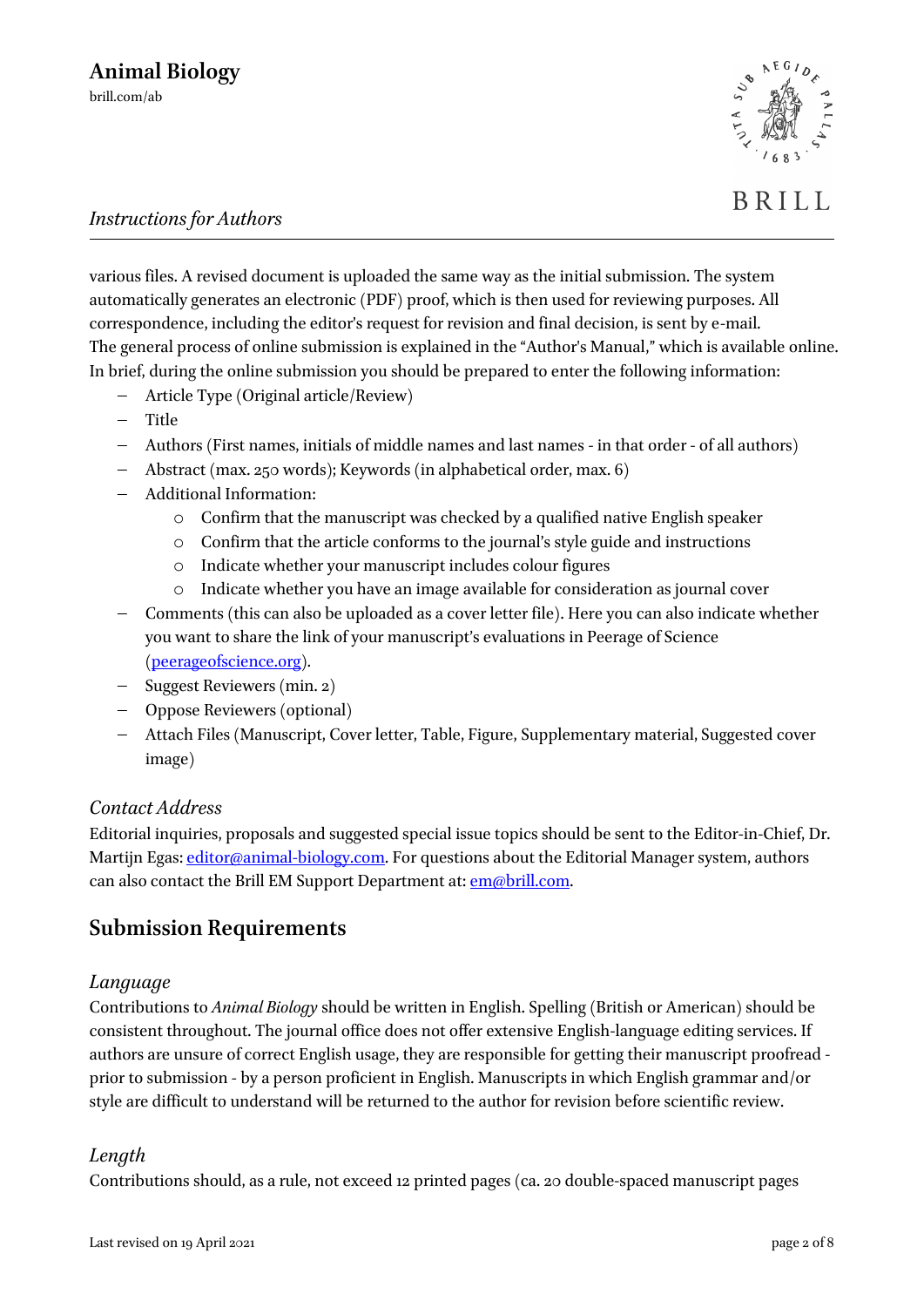with standard typeface), including figures and tables. Longer papers are sometimes allowed but only if extra space is offered by the Editor-in-Chief.

# **Manuscript Requirements**

### *General*

Manuscripts submitted for publication should be typewritten, using a standard Roman font, with double spacing and broad margins. The pages *and* lines must be numbered continuous, starting on the title page. The title page should contain: full title, name(s) of author(s) (first name fully written, only using capitals for the first letter), name(s) and address(es) of the institute(s) where the study was carried out. Author names should be separated by commas and between the last two names by '&' (ampersand symbol); references to the authors' institutes and addresses (if more than one) should be indicated with superscripted numbers next to the authors as well as preceding the institute's name in ascending order. The institutes where the work has been done should be indicated under the authors, first letters of major words in capitals. Please make sure that the full contact details of the corresponding authors (name, postal address and e-mail address) to whom decisions, proofs and a PDF file of the paper should be directed are included, and mark the corresponding author with an asterisk (\*). E.g., John Smith $^{\iota, *}$  and John R. Doe;<sup>1,2</sup> 'Centre for Zoological Science, <sup>2</sup>Institute for Integrative Biology. Authors are strongly encouraged to consult a recent issue of *Animal Biology* to familiarize themselves with style and lay-out of the journal. A summary of style requirements follows below.

### *Title*

Only use a capital letter for the first letter of the title and any words, such as genus and family names, that require a capital.

### *Abstract and Keywords*

Manuscripts should be preceded by an abstract containing a summary of the aims, the results in words (please avoid using numbers and values) and the conclusions of the study. The abstract should not exceed 250 words, and should be followed by a list of keywords (alphabetically ordered, max. 6), separated by semicolons.

### *Headings*

Main section headings should be in **bold** (Abstract, Introduction, Material and methods, Results, Discussion, Acknowledgements, References or other variants, if appropriate). Use capitals only for the first letter of the heading and first letters of proper names, separated by white lines from text. Subheadings are in *italic* type, aligned left, with capitals only for the first letter of the subheading and first letters of proper names, followed by an empty line.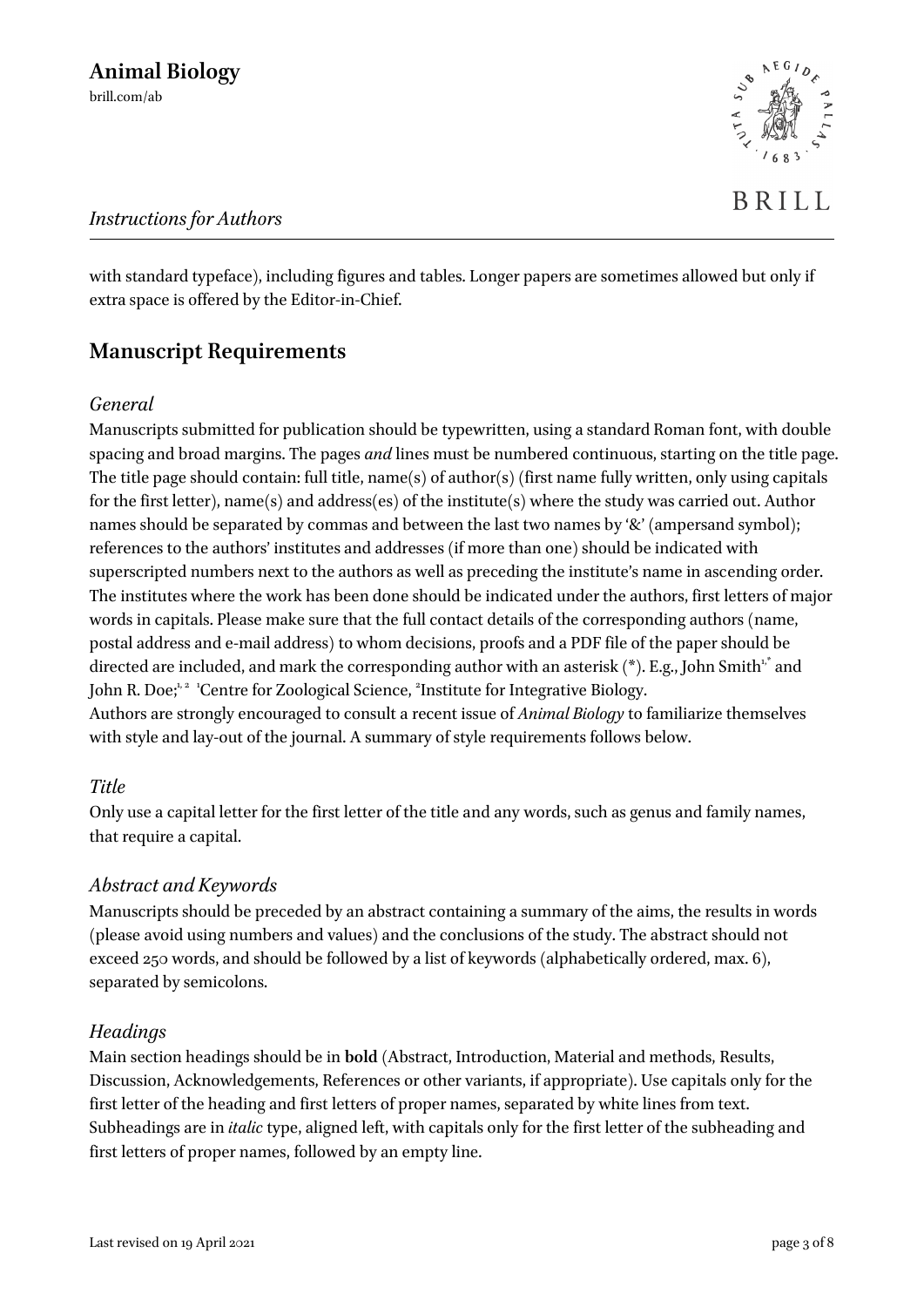Sub-subheadings should be indented and in *italic*type, with capitals only for first letter of the subsubheading and first letters of proper names, followed by a period and the text on the same line. Headings should not be numbered in any way.

### *Statistics*

Means should be reported with their standard errors/standard deviations (and medians and interquartile ranges/confidence limits) and their associated sample sizes. Give full details of statistical analysis either in the text or in tables or figure legends. This information should include the type of test, the data to which it was applied, the value of the relevant statistic, the sample size and/or degrees of freedom, and the probability level (use italics for *F*, *P*, *N* and other variables). For example: ANOVA:  $F_{2,22} = 8.79$ ,  $P = 0.012$  (note the two degrees of freedom in the subscript to *F*) Paired t test:  $t_{12} = 1.89$ ,  $P = 0.06$  (note the degrees of freedom are here in the subscript) Chi-square test:  $X^2 = 0.20, N = 12, P = 0.92$ Spearman rank correlation:  $r_s = 0.97$ ,  $N = 25$ ,  $P < 0.001$ Mann-Whitney U test: *U* = 95, *N* = 27, *P* < 0.05 Post hoc significance should preferably be indicated with small letters a, b, c, etc.

### *Italics*

The use of italics other than in scientific names, (sub) headings, and variables, as well as spacing of text and phrases, should be avoided.

# *Figures and Tables*

Do not represent results both in a figure and a table. Instead, choose the most effective way for displaying your data. The words "figure, fig., figs., table, tables" should be put in the text in lower case, except at the beginning of a sentence and at the beginning of a legend or heading. They should be numbered in the order as they appear in the text.

### *Tables*

Tables must be numbered consecutively in Arabic numerals. They should carry a heading line *above* the table and a legend text *below* the table briefly stating the nature of the facts assembled. Abbreviations and/or symbols included in the table need to be listed below the table in alphabetical order, separated by semi-colons (e.g., "Abbreviations and symbols: Ap, appendix; No, number; arrow, lumen; \*, *P* < 0.05"). Each table must be on a separate manuscript page.

### *Figures*

Figure files must be submitted separately, as figure files (.tif, .jpeg, etc.) and *not as word files*. If submitted as word files, the submission will be returned to the author for correction.

BRILL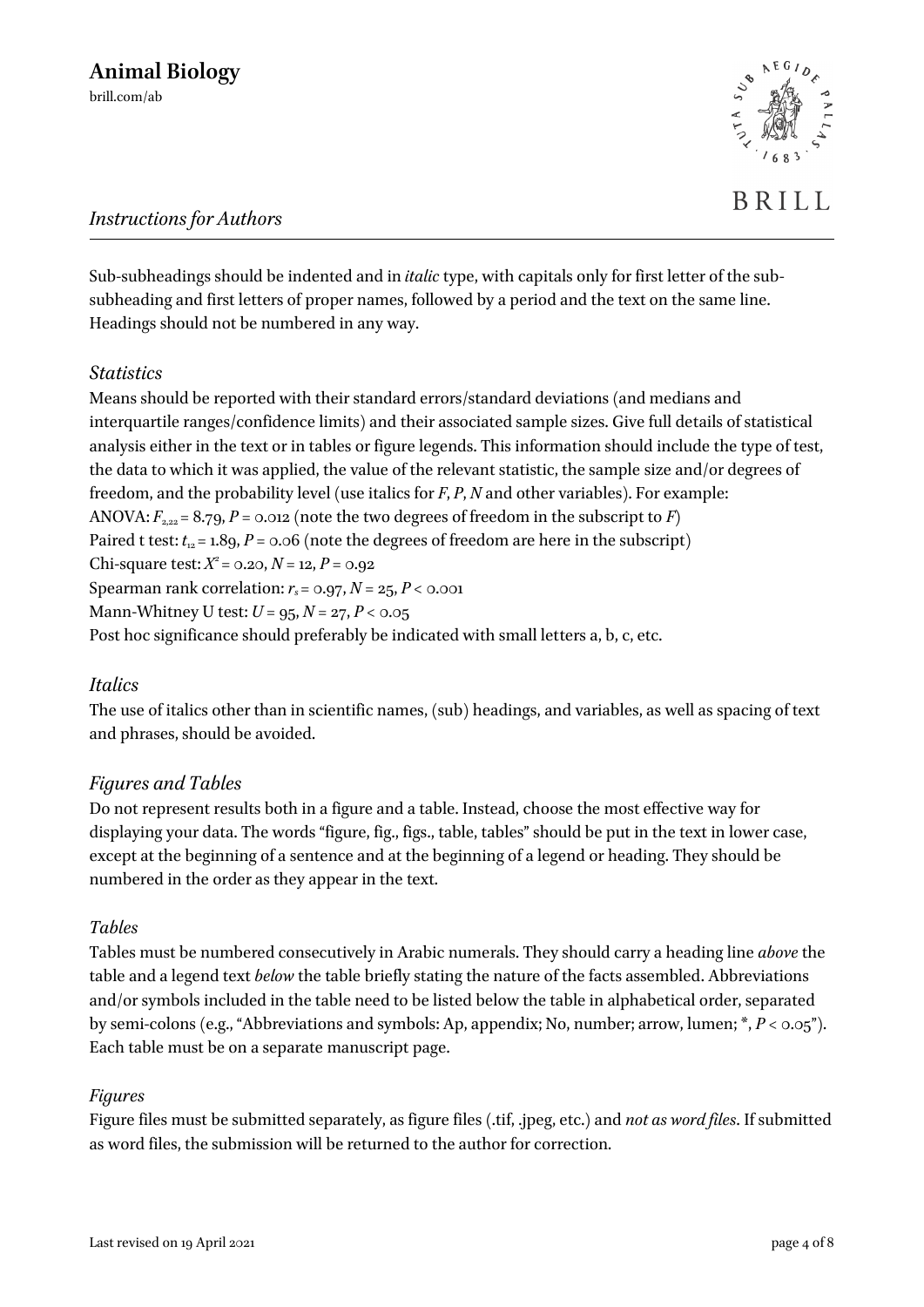

Authors are responsible for taking care of reproduction fees, if any, see point 6 of the legal conditions listed above.

Full-colour figures are accepted and can be included in the digital version of the final paper. There is no charge for full colour images or figures in either the print or electronic edition. Upon acceptance of the paper, authors are encouraged to submit a high-quality photograph of the animal(s) on which the work was conducted, for consideration as a cover image for the issue.

Figures should be uploaded as separate source files as .jpeg, or .tif (not .pdf). Figures must be numbered consecutively in Arabic numerals in the order as they appear in the text. When a figure has several parts or panels, these should be labelled with capital letters A, B, C, etc. (small letters a, b, c, etc. are reserved for indicating significant differences, see above).

Figures must be in final form for printing. Small figures should be apt for reproduction at 6 cm width. Figures needing a large size should not exceed a width of 11.5 cm, or a length of 18 cm; enough space should be left below each figure for the caption. Lines, lettering and symbols should be suitable for the required reduction. Lettering and labels should be in Arial font.

The quality of the figure must be suitable for printing - the resolution should be a minimum of 300 dpi and minimally 600 dpi for line art. The image itself must be sharp, and any text in the figure should be legible (at least font size 8 or larger when printed in its final size, see dimensions above).

Figure captions should be added on a separate sheet at the end of the main text. Abbreviations and/or symbols included in the figure need to be listed alphabetically, separated by semi-colons (e.g., "Abbreviations and symbols: Ap, appendix; No, number; arrow, lumen;  $*$ ,  $P < 0.05$ ").

### *Footnotes*

Footnotes and abbreviations should be avoided as much as possible.

### *Supplementary Material /Data Files*

To support and enhance your manuscript, Animal Biology accepts electronic supplementary material, including supporting applications, high-resolution images, background datasets, sound or video clips, large appendices, data tables and other items that cannot be included in the article PDF itself. Authors should submit the material in electronic format together with the other manuscript files and supply a concise and descriptive caption for each file. In order to ensure that your submitted material is directly usable, please provide the data in one of the broadly accepted file formats for video, audio, etc. and limit the file size (e.g., for video: max. 3 GB). Supplementary files supplied will be published online at FigShare [\(www.figshare.com\)](http://www.figshare.com/), to which reference is made in the published article on Brill Online Books and Journals, and vice versa.

For these text files, text should be preceded by a centred title header including the following on separate lines:

- Animal Biology (Times New Roman, italics, 9 pt)
- Article title (Times New Roman, bold, 14 pt)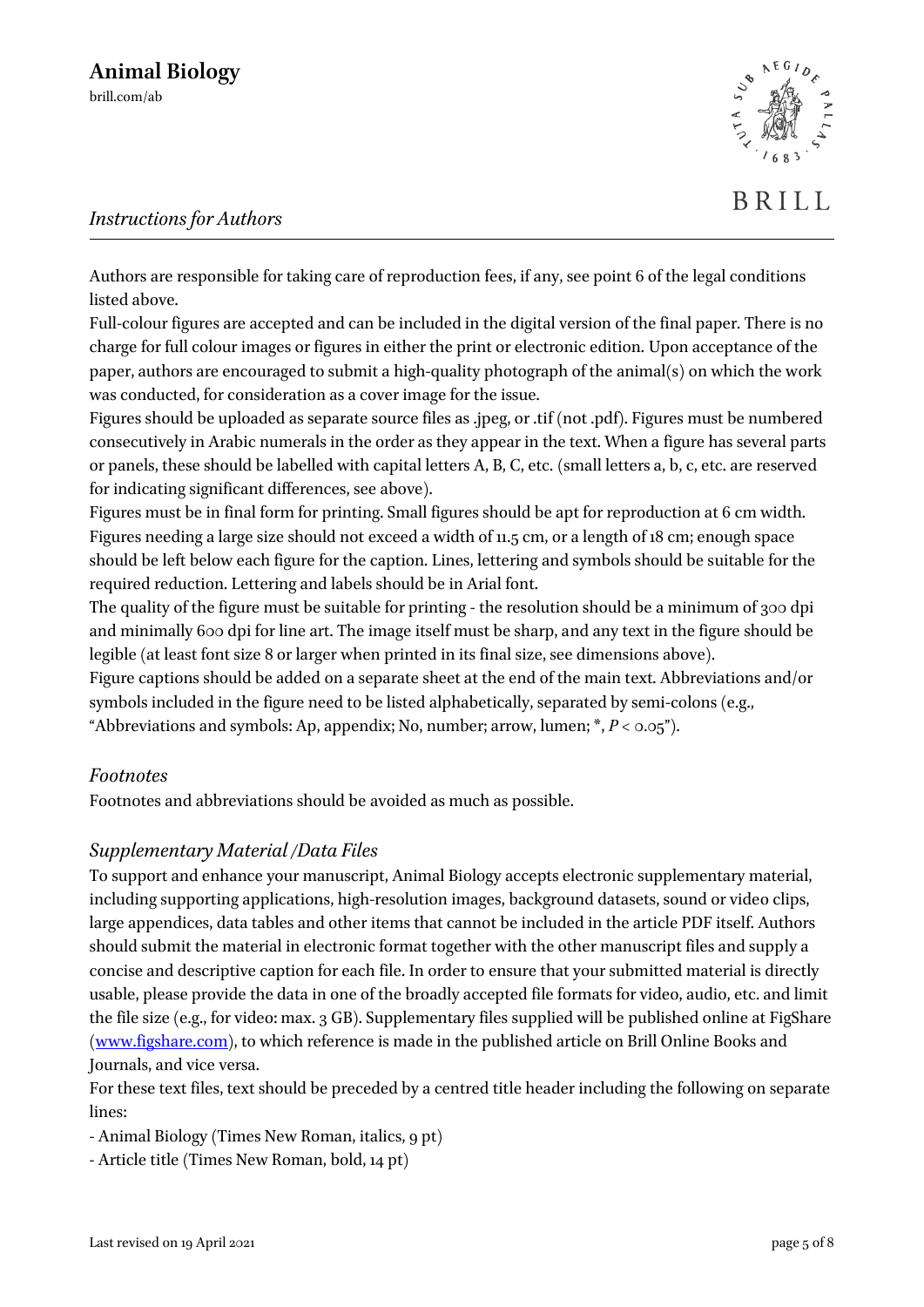- First name + initial + family name of each author, with several authors separated by commas and the last one preceded by "and" (Times New Roman, bold, 10 pt) The heading "Supplementary material" (right-aligned, Times New Roman, bold, 12 pt) should then be followed by the supplementary text, tables and figures. Main text should be single spaced, concise, justified-aligned, in font type Times New Roman at size 12 pt. The supplementary file should be submitted in DOC(X) format and will be published online in PDF format.

# *Text Citations*

References in the text should be cited in chronological order and in the following form: White & Kinney (1974) or (Kinney, 1974; White & Kinney, 1974). Where there are more than two authors, only the first should be named, followed by et al. (not in italics): Doe et al. (2011) or (Doe et al., 2011). A comma must be inserted between author and year, or between et al. and year, unless the year is between parenthesis; references should be separated by semicolons. Both the introduction and discussion must include an adequate number of citations for effective arguments to be established.

# *References*

In the list, references should be listed in alphabetical, and then chronological order, under the first author's name and should only include publications cited in the text. Journal names must be abbreviated according to their official abbreviation and should be in italics. No space must be inserted between the initials of the first names. No empty lines must be inserted between references. The year of publication should be between parentheses. Volume numbers are not written in bold (and issue numbers of a volume should not be included). The two last authors or editors in a citation are separated by "&". Abstracts of conferences should not be listed in the reference list, but cited in the text as unpublished data, personal observation or personal communication.

References must be typed in the following order and form, respectively:

Anderson, 2002 Anderson, 2003 Anderson & Bateman, 2002

Anderson, Bateman & Jones, 2001

# *Reference List*

*Journal Articles*

Please list the doi number whenever possible.

Ketterson, E.D., Nolan, V., Wolf, L. & Ziegenfus, C. (1992) Testosterone and avian life histories - Effects of experimentally elevated testosterone on behavior and correlates of fitness in the dark-eyed Junco (*Junco hyemalis*). *Am. Nat.*, 140, 980-999.



BRILL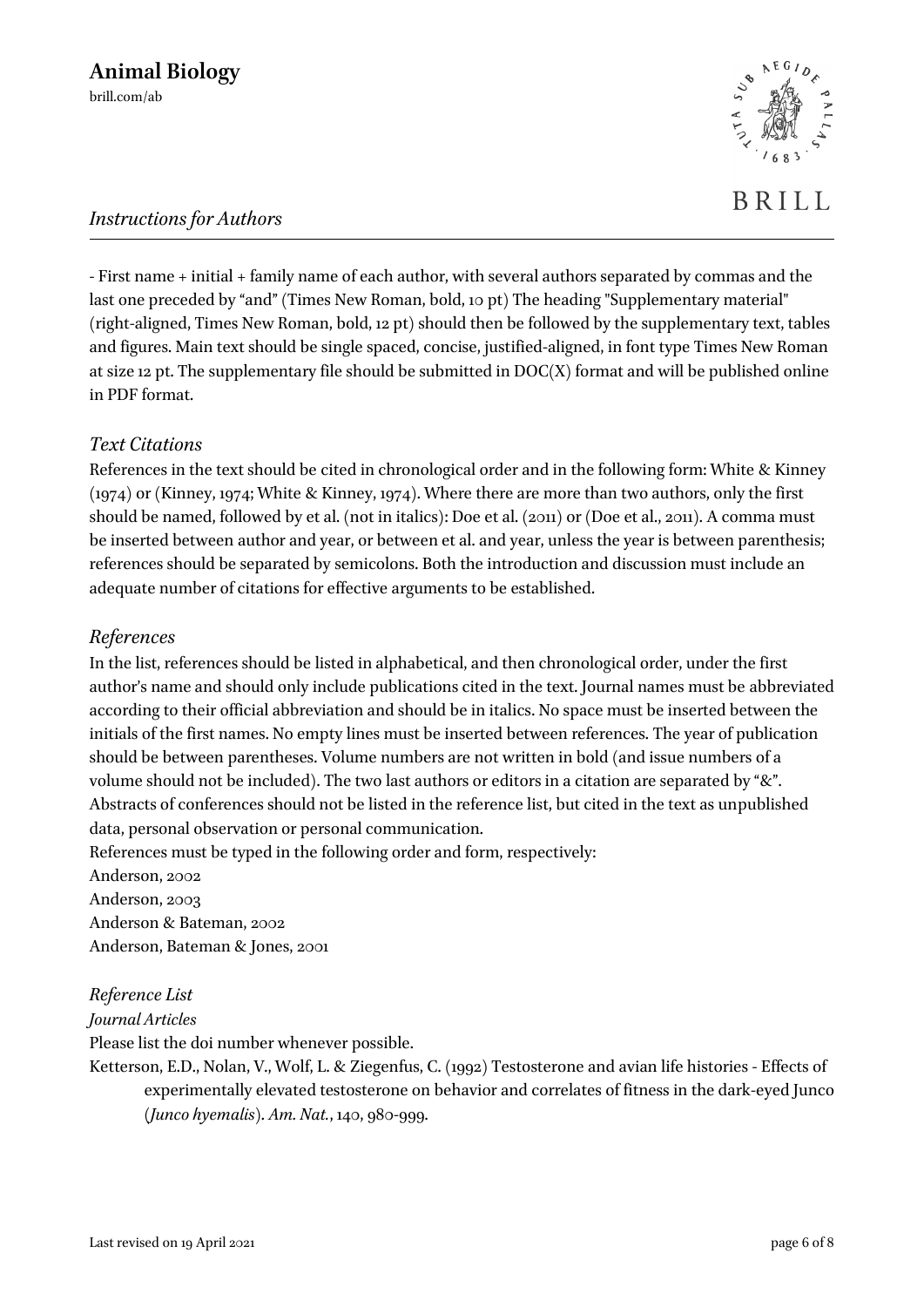

#### *Book*

Hill, R.W., Wyse, G.A. & Anderson, M. (2008) *Animal Physiology. Second Edition.* Sinauer Associates, Sunderland.

#### *Chapter in a Book*

Brown, J.H. (1975) Geographical Ecology of Desert Rodents. In: M.L. Cody & J.M. Diamond (Eds) *Ecology and Evolution of Communities*, pp. 315-341. Belknap Press, Cambridge, MA.

#### *Web References*

If unavoidable, references to websites can be used. In that case, the full URL as well as the date when last accessed should be given. If available, further information should also be given (e.g., DOI, author names, dates, reference to a source publication, etc.). Web references can be listed within the reference list.

#### *Data Repositories*

When it is not possible to publish a data set as a supplementary file, *Animal Biology* encourages authors to deposit the data set on which the results are based in a publicly-accessible data repository (examples are: DRYAD, GenBank, UniProt; and model organism databases such as FlyBase, Wormbase, etc.). This section is only when a data set is available in a repository and the text should then include: 1. the name of the repository; 2. the permanent identifier, accession number and/or persistent hyperlink for the data set. The following phrasing is recommended:

"The data set supporting the results of this article can be found in the [name of the repository] repository under permanent identifier [permanent identifier, accession number and/or persistent hyperlink for the data set]."

# **Publication**

### *Proofs*

Upon acceptance, a PDF of the article proofs will be sent to authors by e-mail to check carefully for factual and typographic errors. Authors are responsible for checking these proofs and are strongly urged to make use of the Comment & Markup toolbar in a PDF editor to note their corrections directly on the proofs. At this stage in the production process only minor corrections are allowed. Alterations to the original manuscript at this stage will result in considerable delay in publication and, therefore, are not accepted unless charged to the author. Proofs must be corrected without delay and returned to the Editor-in-Chief, Dr. Martijn Egas: [editor@animal-biology.com.](mailto:editor@animal-biology.com)

### *Page Charges*

The Journal has no page charges.